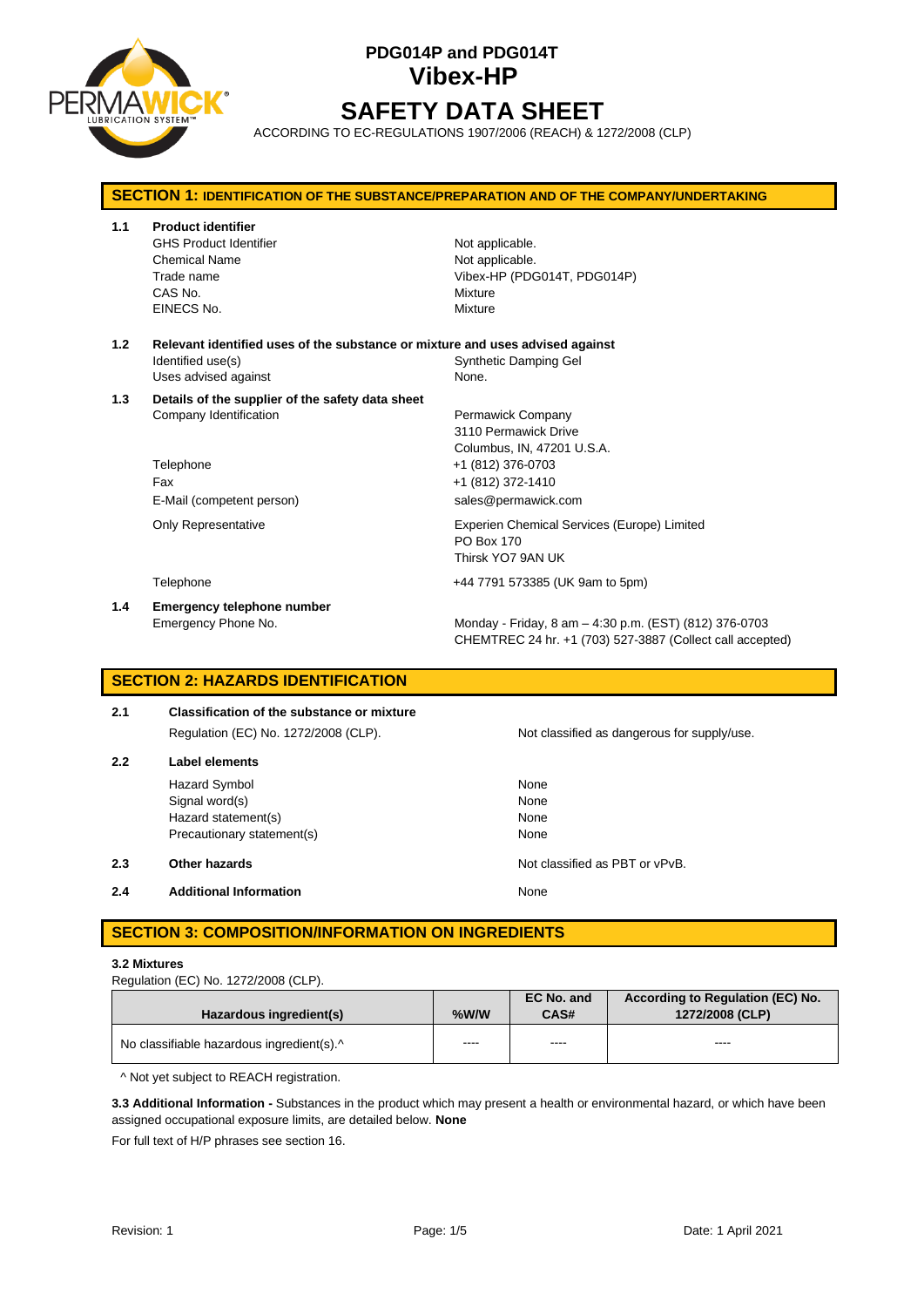

**SECTION 4: FIRST AID MEASURES**

|                                        | <b>Description of first aid measures</b>                                      |                                                                                                                                                    |  |  |
|----------------------------------------|-------------------------------------------------------------------------------|----------------------------------------------------------------------------------------------------------------------------------------------------|--|--|
|                                        | Inhalation                                                                    | Unlikely to be required but if necessary treat symptomatically.                                                                                    |  |  |
|                                        | <b>Skin Contact</b>                                                           | Wash affected skin with soap and water.                                                                                                            |  |  |
|                                        | Eye Contact                                                                   | Eyes should be washed with plenty of water. If symptoms occur<br>obtain medical attention.                                                         |  |  |
|                                        | Ingestion                                                                     | Unlikely to be required but if necessary treat symptomatically.                                                                                    |  |  |
| 4.2                                    | Most important symptoms and effects, both<br>acute and delayed                | None                                                                                                                                               |  |  |
| 4.3                                    | Indication of the immediate medical attention<br>and special treatment needed | None                                                                                                                                               |  |  |
|                                        | <b>SECTION 5: FIRE-FIGHTING MEASURES</b>                                      |                                                                                                                                                    |  |  |
| 5.1                                    | <b>Extinguishing media</b>                                                    |                                                                                                                                                    |  |  |
|                                        | -Suitable Extinguishing Media<br>-Unsuitable Extinguishing Media              | Extinguish with waterspray, dry chemical, sand or carbon dioxide.<br>None anticipated.                                                             |  |  |
| 5.2                                    | Special hazards arising from the substance or<br>mixture                      | This product may give rise to hazardous fumes in a fire.                                                                                           |  |  |
| 5.3                                    | <b>Advice for fire-fighters</b>                                               | A self contained breathing apparatus and suitable protective<br>clothing should be worn in fire conditions.                                        |  |  |
|                                        | <b>SECTION 6: ACCIDENTAL RELEASE MEASURES</b>                                 |                                                                                                                                                    |  |  |
| 6.1                                    | Personal precautions, protective equipment<br>and emergency procedures        | Avoid skin contact. Avoid contact with eyes.                                                                                                       |  |  |
| 6.2                                    | <b>Environmental precautions</b>                                              | Use appropriate container to avoid environmental contamination.                                                                                    |  |  |
| 6.3                                    | Methods and material for containment and<br>cleaning up                       | Contain and cover spilled substance with dry sand or earth or<br>other suitable dry material. Transfer to a container for disposal or<br>recovery. |  |  |
| 6.4                                    | Reference to other sections                                                   | None                                                                                                                                               |  |  |
| 6.5                                    | <b>Additional Information</b>                                                 | None.                                                                                                                                              |  |  |
| <b>SECTION 7: HANDLING AND STORAGE</b> |                                                                               |                                                                                                                                                    |  |  |
| 7.1                                    | Precautions for safe handling                                                 | Avoid skin contact. Avoid contact with eyes.                                                                                                       |  |  |
| 7.2                                    | Conditions for safe storage, including any incompatibilities                  |                                                                                                                                                    |  |  |
|                                        | -Storage Temperature<br>-Incompatible materials                               | Store at room temperature.<br>Strong oxidising agents.                                                                                             |  |  |
| 7.3                                    | Specific end use(s)                                                           | Synthetic Damping Gel                                                                                                                              |  |  |
|                                        | <b>SECTION 8: EXPOSURE CONTROLS/PERSONAL PROTECTION</b>                       |                                                                                                                                                    |  |  |

**8.1 Control parameters**

**8.1.1 Occupational Exposure Limits**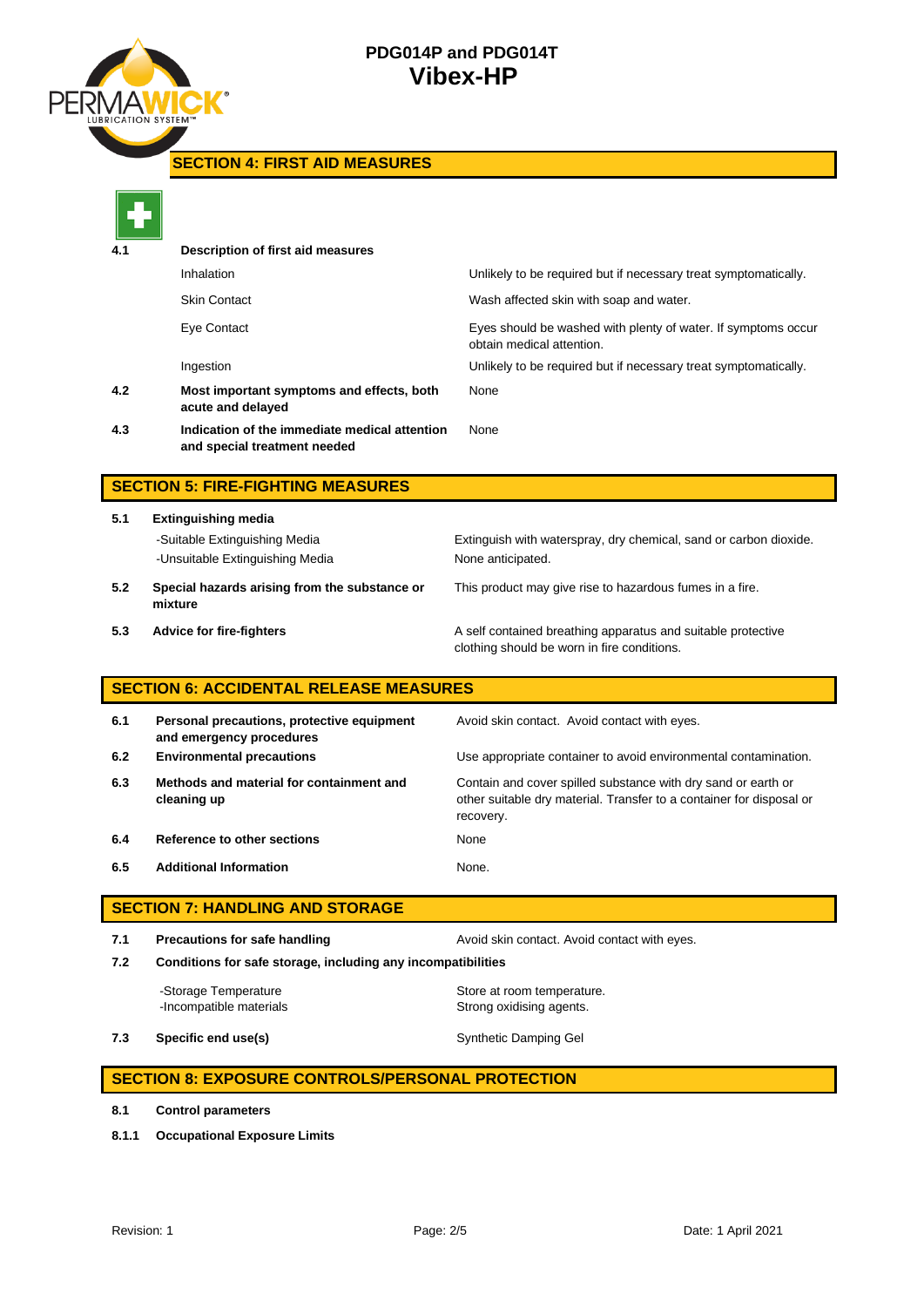

|              | <b>SUBSTANCE.</b>                                                          | CAS No.           | LTEL (8 hr<br>TWA ppm) | LTEL (8 hr<br>TWA mg/m <sup>3</sup> ) | <b>STEL</b><br>(ppm) | <b>STEL</b><br>(mg/m <sup>3</sup> ) | Note: |
|--------------|----------------------------------------------------------------------------|-------------------|------------------------|---------------------------------------|----------------------|-------------------------------------|-------|
|              | None known                                                                 |                   |                        |                                       |                      |                                     | ----- |
|              |                                                                            |                   |                        |                                       |                      |                                     |       |
|              | Limit value type<br>(country of origin)                                    | <b>SUBSTANCE.</b> | <b>CAS No.</b>         | <b>Biological limit value</b>         |                      | Note:                               |       |
|              | None known                                                                 | -----             | -----                  |                                       |                      | -----                               |       |
| 8.1.2<br>8.2 | Recommended monitoring method<br>Not available<br><b>Exposure controls</b> |                   |                        |                                       |                      |                                     |       |
| 8.2.1        | Appropriate engineering controls<br>Not normally required.                 |                   |                        |                                       |                      |                                     |       |
| 8.2.2        | Personal protection equipment                                              |                   |                        |                                       |                      |                                     |       |
|              | Eye/face protection                                                        |                   |                        | Safety spectacles.                    |                      |                                     |       |
|              |                                                                            |                   |                        |                                       |                      |                                     |       |
|              | Skin protection (Hand protection/ Other)                                   |                   |                        | Not normally required.                |                      |                                     |       |
|              |                                                                            |                   |                        |                                       |                      |                                     |       |
|              | Respiratory protection                                                     |                   |                        | Not normally required.                |                      |                                     |       |
|              |                                                                            |                   |                        |                                       |                      |                                     |       |
|              | Thermal hazards                                                            |                   |                        | Not normally required.                |                      |                                     |       |
| 8.2.3        | <b>Environmental Exposure Controls</b>                                     |                   |                        | Not normally required.                |                      |                                     |       |
|              |                                                                            |                   |                        |                                       |                      |                                     |       |

## **SECTION 9: PHYSICAL AND CHEMICAL PROPERTIES**

| 9.1 |  | Information on basic physical and chemical properties |  |
|-----|--|-------------------------------------------------------|--|
|     |  |                                                       |  |

| Appearance                               | Viscous Gel                              |
|------------------------------------------|------------------------------------------|
| Colour                                   | Clear and Contains: Red Polymer Granules |
| Odour                                    | Slight - Petroleum spirit                |
| Odour Threshold (ppm)                    | Not available.                           |
| pH (Value)                               | Not applicable.                          |
| Melting Point (°C) / Freezing Point (°C) | Not available.                           |
| Boiling point/boiling range (°C):        | Not available.                           |
| Flash Point (°C)                         | 230-280 [Clevland Open cup]              |
| Evaporation rate                         | Not available.                           |
| Flammability (solid, gas)                | Not available.                           |
| Explosive limit ranges.                  | Not available.                           |
| Vapour Pressure (mm Hg)                  | Not available.                           |
| Vapour Density (Air=1)                   | Not available.                           |
| Density (g/ml)                           | $0.84 - 0.89$ (Water = 1)                |
| Solubility (Water)                       | Negligible.                              |
| Solubility (Other)                       | Not available.                           |
| Partition Coefficient (n-Octanol/water)  | Not available.                           |
| Auto Ignition Temperature (°C)           | Not available.                           |
| Decomposition Temperature (°C)           | Not available.                           |
| Kinematic Viscosity (40°C)               | $400 \text{ cSt}$                        |
| <b>Explosive properties</b>              | Not available.                           |
| Oxidising properties                     | Not available.                           |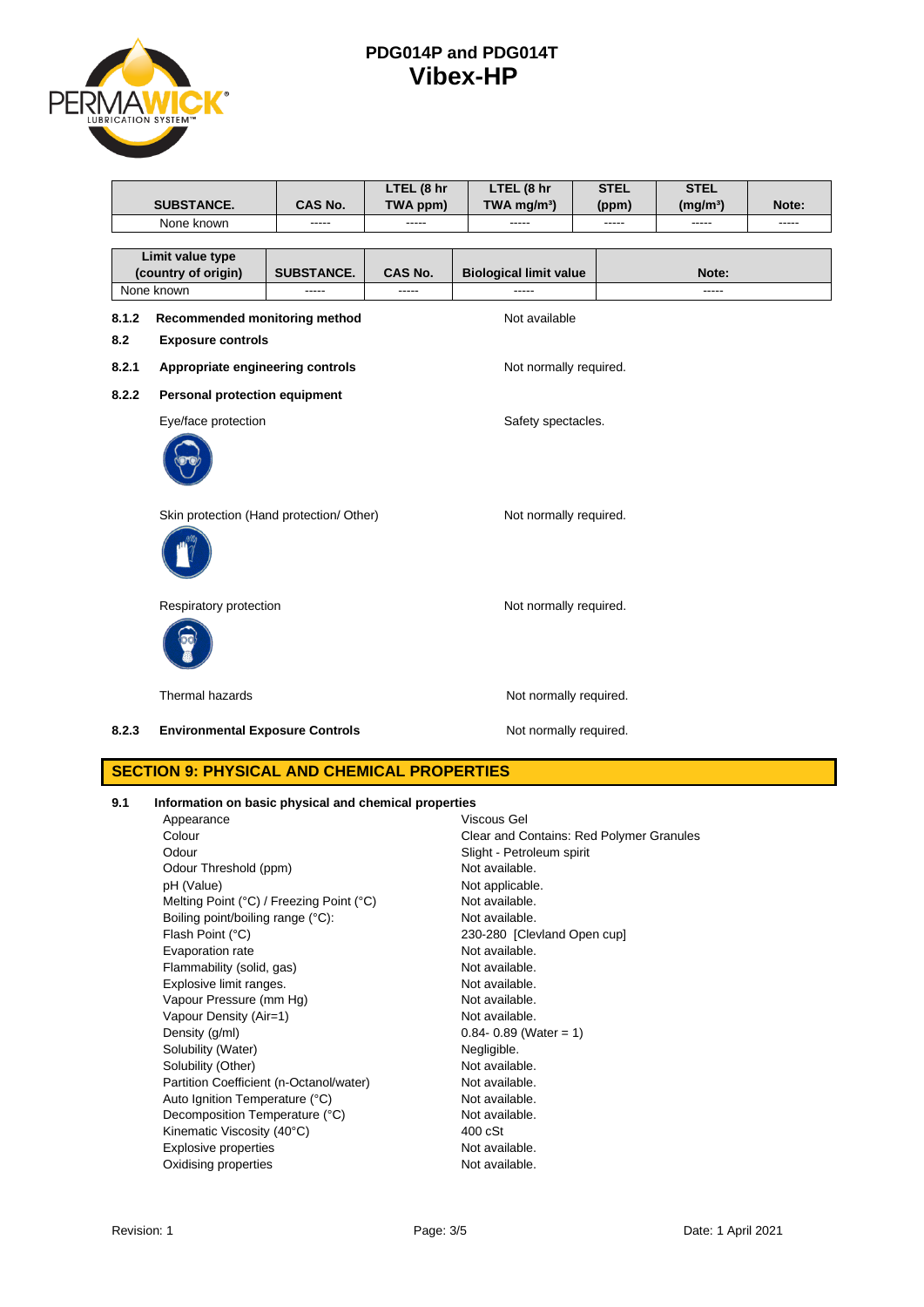

**9.2 Other information Not available.** 

## **SECTION 10: STABILITY AND REACTIVITY**

- 
- **10.2 Chemical stability** Stable.
- **10.3 Possibility of hazardous reactions** None anticipated.
- **10.4 Conditions to avoid** None
- **10.5 Incompatible materials** Oxidizers
- 

**10.1 Reactivity 10.1 Reactivity Stable under normal conditions. 10.6 Hazardous Decomposition Product(s)** Carbon monoxide, Carbon dioxide, Nitrogen, phosphorous oxides

## **SECTION 11: TOXICOLOGICAL INFORMATION**

#### **11.1 Information on toxicological effects**

- **11.1.1 Substances**
	- Not applicable

#### **11.1.2 Mixtures - By analogy with similar materials:**

Acute toxicity **Not to be expected.** Skin corrosion/irritation **Unlikely to cause skin irritation**. Serious eye damage/irritation **Exercise 2018** Unlikely to cause eye irritation. Respiratory or skin sensitization Not to be expected. Germ cell mutagenicity expected. Carcinogenicity **Not to be expected.** Reproductive toxicity Not to be expected. STOT - single exposure Not to be expected. STOT - repeated exposure Not to be expected. Aspiration hazard **Not to be expected.** 

#### **11.1.3** Substances in preparations / mixtures Not applicable - No classifiable hazardous ingredient(s).

Acute toxicity **Not applicable** Skin corrosion/irritation Not applicable Serious eye damage/irritation Not applicable Respiratory or skin sensitization Not applicable Germ cell mutagenicity **Not applicable** Carcinogenicity **Not applicable** Not applicable Reproductive toxicity Not applicable STOT - single exposure Not applicable STOT - repeated exposure Not applicable Aspiration hazard Not applicable

**11.2 Other information** None known.

#### **SECTION 12: ECOLOGICAL INFORMATION**

**12.1 Toxicity**

- **12.2 Persistence and degradability** Not readily biodegradable.
- 
- 
- **12.5 Results of PBT and vPvB assessment** Not classified as PBT or vPvB.
- **12.6 Other adverse effects** None known.

**Substances in preparations / mixtures** Not applicable **-** No classifiable hazardous ingredient(s).

**12.3 Bioaccumulative potential The substance has low potential for bioaccumulation. 12.4 Mobility in soil** The product has low mobility in soil.

#### **SECTION 13: DISPOSAL CONSIDERATIONS**

**13.1 Waste treatment methods Disposal should be in accordance with local, state or national** legislation.Consult an accredited waste disposal contractor or the local authority for advice.

**13.2 Additional Information None known.** None known.